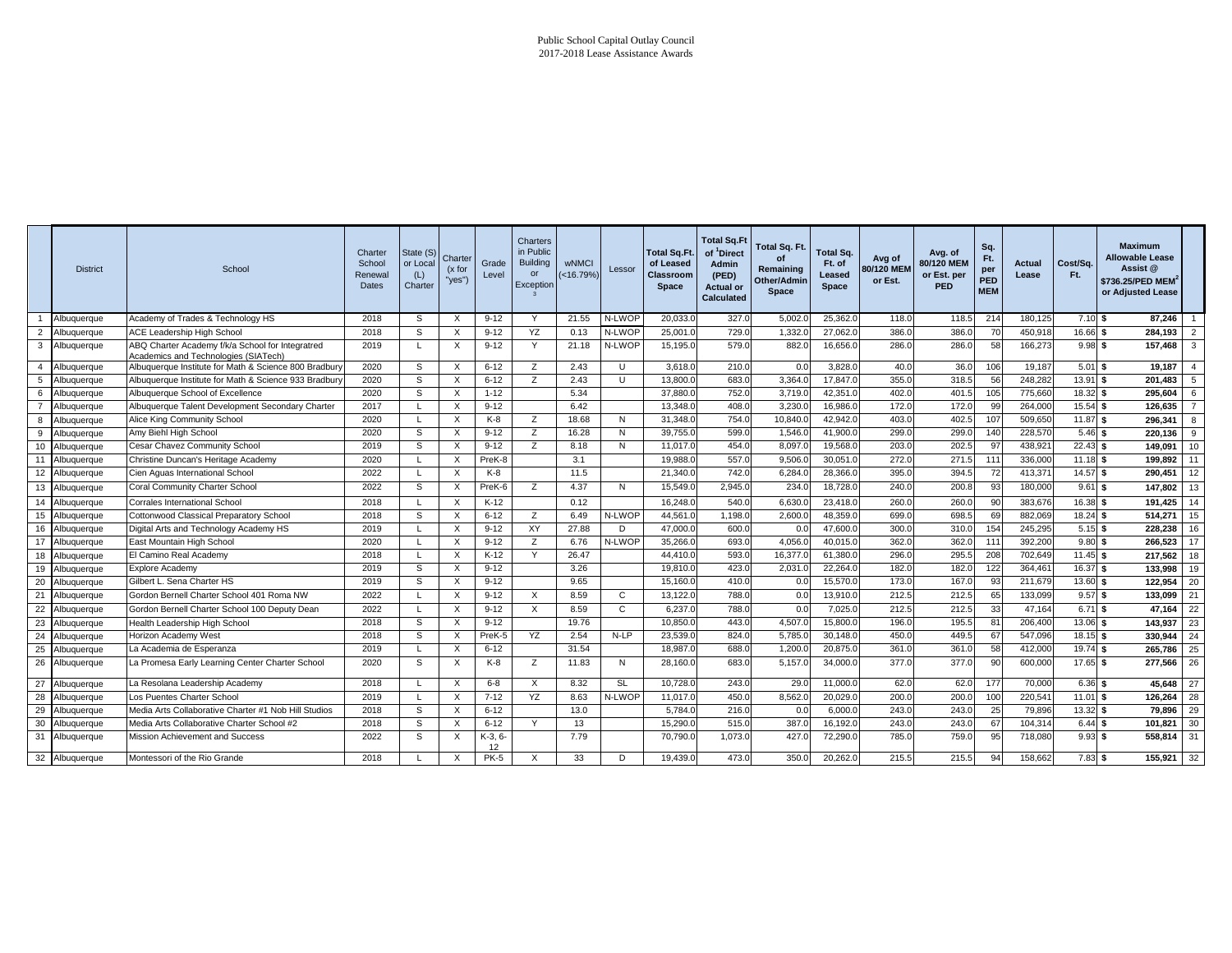#### Public School Capital Outlay Council 2017-2018 Lease Assistance Awards

|    | <b>District</b> | School                                                  | Charter<br>School<br>Renewal<br>Dates | State (S)<br>or Local<br>(L)<br>Charter | Charter<br>(x for<br>"yes") | Grade<br>Level | <b>Charters</b><br>in Public<br><b>Building</b><br>$\Omega$<br>Exception | <b>wNMCI</b><br>$(<16.79\%$ | Lessor | <b>Total Sq.Ft.</b><br>of Leased<br><b>Classroom</b><br><b>Space</b> | <b>Total Sq.Ft</b><br>of <sup>1</sup> Direct<br><b>Admin</b><br>(PED)<br><b>Actual or</b><br><b>Calculated</b> | Total Sq. Ft.<br>Remaining<br>Other/Admin<br><b>Space</b> | <b>Total Sq.</b><br>Ft. of<br>Leased<br><b>Space</b> | Avg of<br>80/120 MEM<br>or Est. | Avg. of<br>80/120 MEM<br>or Est. per<br><b>PED</b> | Sq.<br>Ft.<br>per<br>PED<br><b>MEM</b> | Actual<br>Lease | Cost/Sq.<br>Ft. | <b>Maximum</b><br><b>Allowable Lease</b><br>Assist @<br>\$736.25/PED MEM <sup>2</sup><br>or Adjusted Lease |    |
|----|-----------------|---------------------------------------------------------|---------------------------------------|-----------------------------------------|-----------------------------|----------------|--------------------------------------------------------------------------|-----------------------------|--------|----------------------------------------------------------------------|----------------------------------------------------------------------------------------------------------------|-----------------------------------------------------------|------------------------------------------------------|---------------------------------|----------------------------------------------------|----------------------------------------|-----------------|-----------------|------------------------------------------------------------------------------------------------------------|----|
| 33 | Albuquerque     | Mountain Mahogany Community School                      | 2019                                  |                                         | $\times$                    | $K-8$          | $\checkmark$                                                             | 10.26                       |        | 12.480.0                                                             | 454.0                                                                                                          | 1.644.0                                                   | 14.578.0                                             | 203.0                           | 202.5                                              | 72                                     | 155,996         | $10.70$ \$      | 138.404                                                                                                    | 33 |
|    | 34 Albuquerque  | Native American Community Academy                       | 2021                                  |                                         | $\times$                    | K. 1.6<br>12   |                                                                          | 8.21                        |        | 36.119.0                                                             | 753.0                                                                                                          | 5,839.0                                                   | 42.711.0                                             | 402.0                           | 398.5                                              | 107                                    | 533,67          | $12.49$ \$      | 293,396                                                                                                    | 34 |
|    | 35 Albuquerque  | New Mexico International School                         | 2021                                  |                                         | $\times$                    | $K-5$          |                                                                          | 0.51                        |        | 20,605.0                                                             | 481.0                                                                                                          | 465.0                                                     | 21.551.0                                             | 221.0                           | 220.5                                              | 98                                     | 269,388         | 12.50 \$        | 162,343                                                                                                    | 35 |
| 36 | Albuquerque     | North Valley Academy                                    | 2021                                  | S.                                      | $\times$                    | PK-8           |                                                                          | 4.63                        |        | 31,020.0                                                             | 834.0                                                                                                          | 11,146.0                                                  | 43,000.0                                             | 456.0                           | 456.5                                              | 94                                     | 488,666         | $11.36$ \$      | 336,098                                                                                                    | 36 |
| 37 | Albuquerque     | Nuestros Valores Charter School                         | 2021                                  |                                         | $\times$                    | $9 - 12$       |                                                                          | 28.62                       |        | 7,601.0                                                              | 362.0                                                                                                          | 1.544.0                                                   | 9.507.0                                              | 141.0                           | 141.0                                              | 67                                     | 100,60          | $10.58$ \$      | 84,269                                                                                                     | 37 |
| 38 | Albuquerque     | Public Academy for Performing Arts                      | 2019                                  |                                         | X                           | $6 - 12$       | X                                                                        | 31.69                       |        | 34,642.0                                                             | 720.0                                                                                                          | 9,587.0                                                   | 44,949.0                                             | 380.0                           | 380.5                                              | 111                                    | 511,728         | 11.38S          | 280.143                                                                                                    | 38 |
| 39 | Albuquerque     | Robert F. Kennedy Charter MS 1021 Isleta Rd. SW         | 2021                                  |                                         | $\times$                    | $6 - 8$        | X                                                                        | 9.47                        | D.     | 5,000.0                                                              | 245.0                                                                                                          | 34.0                                                      | 5,279.0                                              | 63.0                            | 55.2                                               | 96                                     | 38,694          | $7.33$ \$       | 38,445                                                                                                     | 39 |
| 40 | Albuquerque     | Robert F. Kennedy Charter HS 4300 Blake Rd. SW          | 2021                                  |                                         | $\times$                    | $9 - 12$       | X                                                                        | 9.47                        | D      | 19,200.0                                                             | 537.0                                                                                                          | 1,200.0                                                   | 20,937.0                                             | 258.0                           | 254.3                                              | 82                                     | 164,128         | $7.84$ \$       | 154,721                                                                                                    | 40 |
|    | Albuquerque     | SAHQ Academy (Student Athlete Headquarters)             | 2022                                  | s                                       | $\times$                    | $7 - 12$       | 7                                                                        | 10.21                       |        | 27,120.0                                                             | 150.0                                                                                                          | 0.0                                                       | 27,270.0                                             | 100.0                           | 100.0                                              | 273                                    | 235,506         | 8.64S           | 73,625                                                                                                     | 41 |
| 42 | Albuquerque     | Siembra Leadership HS                                   | 2021                                  |                                         | $\times$                    | $9 - 10$       |                                                                          | 6.14                        |        | 6,343.0                                                              | 263.0                                                                                                          | 965.0                                                     | 7,571.0                                              | 44.0                            | 43.5                                               | 174                                    | 72,500          | $9.58$ \$       | 32,027                                                                                                     | 42 |
| 43 | Albuquerque     | South Valley Academy                                    | 2020                                  |                                         | $\times$                    | $6 - 12$       | X                                                                        | 8.48                        | D      | 32,248.0                                                             | 1.062.0                                                                                                        | 10,603.0                                                  | 43,913.0                                             | 608.0                           | 608.0                                              | 72                                     | 432.179         | $9.84$ \$       | 327.827                                                                                                    | 43 |
| 44 | Albuquerque     | South Valley Preparatory School                         | 2020                                  | s                                       | $\times$                    | $6 - 8$        |                                                                          | 27.72                       |        | 9,804.0                                                              | 383.0                                                                                                          | 295.0                                                     | 10,482.0                                             | 155.0                           | 155.0                                              | 68                                     | 103,967         | 9.92S           | 101,041                                                                                                    | 44 |
|    | 45 Albuquerque  | Southwest Aeronautics, Mathematics & Science<br>Academy | 2019                                  | s                                       | $\times$                    | $7 - 12$       | X                                                                        | 3.12                        | м      | 30,893.0                                                             | 548.0                                                                                                          | 5,185.0                                                   | 36,626.0                                             | 265.0                           | 265.0                                              | 138                                    | 358,864         | 9.80S           | 195,106                                                                                                    | 45 |
|    | 46 Albuquerque  | Southwest Preparatory Learning Center                   | 2019                                  | S                                       | $\times$                    | $4 - 8$        |                                                                          | 2.71                        |        | 14,800.0                                                             | 453.0                                                                                                          | 2.250.0                                                   | 17,503.0                                             | 202.0                           | 202.0                                              | 87                                     | 219,41          | $12.54$ \$      | 148,723                                                                                                    | 46 |
| 47 | Albuquerque     | Southwest Secondary Learning Center                     | 2019                                  | s                                       | $\times$                    | $9 - 12$       |                                                                          | 2.71                        |        | 21,846.0                                                             | 564.0                                                                                                          | 2,250.0                                                   | 24,660.0                                             | 276.0                           | 276.0                                              | 89                                     | 270,60          | $10.97$ \$      | 203.205                                                                                                    | 47 |
| 48 | Albuquerque     | Technology Leadership High School                       | 2020                                  | s                                       | $\times$                    | $9 - 11$       |                                                                          | 3.88                        |        | 7,273.0                                                              | 323.0                                                                                                          | 3,991.                                                    | 11,587.0                                             | 115.0                           | 114.5                                              |                                        | 138,40          | 11.94 \$        | 84,301                                                                                                     | 48 |
| 49 | Albuquerque     | The Albuquerque Sign Language Academy                   | 2020                                  | S                                       | $\times$                    | $K-12$         | X                                                                        | 3.1                         |        | 5.849.0                                                              | 294.0                                                                                                          | 3.139.0                                                   | 9.282.0                                              | 96.0                            | 96.0                                               | 97                                     | 111.432         | $12.01$ \$      | 70.680                                                                                                     | 49 |
| 50 | Albuquerque     | The GREAT Academy                                       | 2021                                  | S.                                      |                             | $6 - 12$       |                                                                          | 8.05                        | N-LWOF | 9.935.0                                                              | 395.0                                                                                                          | 4.767.                                                    | 15.097.0                                             | 164.0                           | 163.5                                              | 92                                     | 216.46          | 14.34           | 120.377                                                                                                    | 50 |
| 51 | Albuquerque     | The International School at Mesa del Sol                | 2022                                  |                                         | $\times$                    | $K-11$         |                                                                          | 14.65                       |        | 21,106.0                                                             | 587.0                                                                                                          | 0.0                                                       | 21,693.0                                             | 291.0                           | 296.5                                              |                                        | 215,00          | $9.91$ \$       | 215,000                                                                                                    | 51 |
|    | 52 Albuquerque  | The Montessori Elementary School                        | 2020                                  | S                                       | $\times$                    | K-8            |                                                                          | 14.19                       |        | 29,500.0                                                             | 780.0                                                                                                          | 4,424.0                                                   | 34,704.0                                             | 420.0                           | 427.0                                              | 81                                     | 624,000         | 17.98 \$        | 314.379                                                                                                    | 52 |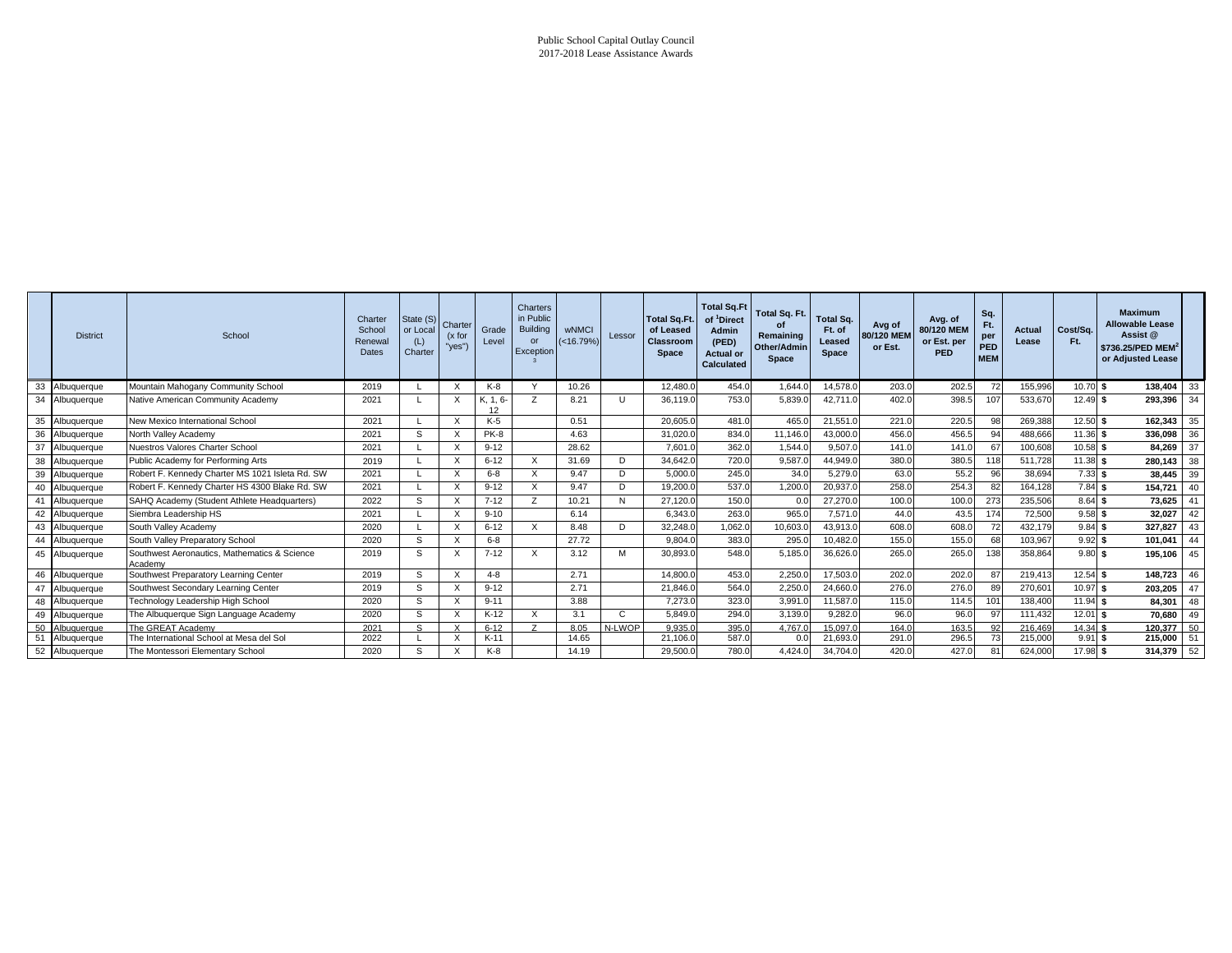|    | <b>District</b>    | School                                                                         | Charter<br>School<br>Renewal<br>Dates | State (S)<br>or Local<br>(L)<br>Charter | Charter<br>(x for<br>"yes") | Grade<br>Level | Charters<br>in Public<br><b>Building</b><br>or<br>Exception | <b>wNMCI</b><br>(<16.79%) | Lessor | <b>Total Sq.Ft.</b><br>of Leased<br><b>Classroom</b><br>Space | <b>Total Sq.Ft</b><br>of <sup>1</sup> Direct<br><b>Admin</b><br>(PED)<br><b>Actual or</b><br>Calculated | Total Sq. Ft.<br>of<br>Remaining<br>Other/Admin<br>Space | <b>Total Sq.</b><br>Ft. of<br>Leased<br>Space | Avg of<br>80/120 MEM<br>or Est. | Avg. of<br>80/120 MEM<br>or Est. per<br><b>PED</b> | Sq.<br>Ft.<br>per<br>PED<br><b>MEM</b> | Actual<br>Lease | Cost/Sq.<br>Ft. | <b>Maximum</b><br><b>Allowable Lease</b><br>Assist @<br>\$736.25/PED MEM <sup>2</sup><br>or Adjusted Lease |    |
|----|--------------------|--------------------------------------------------------------------------------|---------------------------------------|-----------------------------------------|-----------------------------|----------------|-------------------------------------------------------------|---------------------------|--------|---------------------------------------------------------------|---------------------------------------------------------------------------------------------------------|----------------------------------------------------------|-----------------------------------------------|---------------------------------|----------------------------------------------------|----------------------------------------|-----------------|-----------------|------------------------------------------------------------------------------------------------------------|----|
|    | 53 Albuquerque     | The New America School                                                         | 2019                                  | S                                       | X                           | $9 - 12$       |                                                             | 3.58                      |        | 19,947.0                                                      | 594.0                                                                                                   | 2,198.0                                                  | 22,739.0                                      | 296.0                           | 296.0                                              | 77                                     | 595,637         | $26.19$ \$      | 217.930                                                                                                    | 53 |
|    | 54 Albuquerque     | Tierra Adentro                                                                 | 2020                                  | S.                                      | X                           | $6 - 12$       |                                                             | 34.02                     |        | 19,675.0                                                      | 576.0                                                                                                   | 0.0                                                      | 20,251.0                                      | 284.0                           | 283.5                                              | 71                                     | 194,360         | $9.60$ \$       | 194,360                                                                                                    | 54 |
|    | 55 Albuquerque     | Twenty 21 <sup>st</sup> Century Public Academy                                 | 2020                                  |                                         | X                           | $5 - 8$        | Y                                                           | 10.56                     |        | 16,826.0                                                      | 528.0                                                                                                   | 0.0                                                      | 17,354.0                                      | 253.0                           | 248.                                               | 70                                     | 439,100         | $25.30$ \$      | 182,958                                                                                                    | 55 |
|    | 56 Albuquerque     | William W. & Josephine Dorn Charter Community                                  | 2020                                  |                                         | X                           | $K-5$          | z                                                           | 11.17                     | N      | 9,275.0                                                       | 221.0                                                                                                   | 219.0                                                    | 9,715.0                                       | 47.0                            | 45.                                                | 214                                    | 39,600          | 4.08S           | 33,499                                                                                                     | 56 |
| 57 | Aztec              | Mosaic Academy (Gym) Aztec Boys & Girls Club,<br>Williams Scotsman             | 2018                                  |                                         | X                           | K-8            | z                                                           | 9.27                      | N      | 10,000.0                                                      | 420.0                                                                                                   | 0.0                                                      | 10,420.0                                      | 180.0                           | 178.0                                              | 59                                     | 7,500           | $0.72$ \$       | 7,500                                                                                                      | 57 |
| 58 | Aztec              | Mosaic Academy (Land,) Aztec Boys & Girls Club,<br>Williams Scotsman           | 2018                                  |                                         | X                           | $K-8$          | Z                                                           | 9.27                      | N      | 0.0                                                           | 419.0                                                                                                   | 0.0                                                      | 419.0                                         | 180.0                           | 178.0                                              |                                        | 51,000          | $121.72$ \$     | 51.000                                                                                                     | 58 |
| 59 | Aztec              | Mosaic Academy (Portables), Aztec Boys & Girls Club,<br>Williams Scotsman      | 2018                                  |                                         | X                           | K-8            |                                                             | 9.27                      |        | 8,604.0                                                       | 419.0                                                                                                   | 0.0                                                      | 9,023.0                                       | 180.0                           | 178.0                                              | 51                                     | 59,760          | $6.62$ \$       | 59.760                                                                                                     | 59 |
| 60 | Carlsbad           | Jefferson Montessori Academy                                                   | 2017                                  |                                         | X                           | K-12           | $\times$                                                    | 19.41                     | D      | 36,118.0                                                      | 405.0                                                                                                   | 749.0                                                    | 37,272.0                                      | 170.0                           | 168.0                                              | 222                                    | 125,163         | 3.36S           | 122,647                                                                                                    | 60 |
| 61 | Central            | Dream Dine' Charter School                                                     | 2019                                  | s                                       | X                           | $K-3$          | z                                                           | 19.43                     | N      | 0.0                                                           | 185.0                                                                                                   | 0.0                                                      | 185.0                                         | 24.0                            | 23.5                                               |                                        | 48,00           | 259.46          | 17,302                                                                                                     | 61 |
| 62 | Cimarron           | Moreno Valley High School Temporary                                            | 2022                                  |                                         | X                           | $9 - 12$       | X                                                           | 5.88                      | D      | 18,771.0                                                      | 231.0                                                                                                   | 0.0                                                      | 19,002.0                                      | 54.0                            | 53.5                                               | 355                                    | 57,000          | 3.00            | 39,389                                                                                                     | 62 |
|    | 63 Deming          | Deming Cesar Chavez Charter High School                                        | 2019                                  |                                         | X                           | $9 - 12$       | $\times$                                                    | 15.34                     | D      | 14,356.0                                                      | 365.0                                                                                                   | 766.0                                                    | 15,487.0                                      | 143.0                           | 143.0                                              | 108                                    | 95,000          | 6.13S           | 90,301                                                                                                     | 63 |
|    | 64 Espanola        | La Tierra Montessori School of the Arts and Sciences                           | 2022                                  | S                                       | X                           | $K-8$          | $\times$                                                    | 5.78                      | T      | 9.743.0                                                       | 326.0                                                                                                   | 0.0                                                      | 10,069.0                                      | 117.0                           | 117.                                               | 86                                     | 85,776          | 8.52            | 85,776                                                                                                     | 64 |
| 65 | Espanola           | McCurdy Charter School                                                         | 2022                                  | S.                                      | X                           | $K-12$         |                                                             | 6.73                      |        | 32,000.0                                                      | 942.0                                                                                                   | 0.0                                                      | 32,942.0                                      | 528.0                           | 527.5                                              | 62                                     | 492,660         | 14.96           | 388,372                                                                                                    | 65 |
| 66 | Gadsden            | Anthony Charter School (Land)                                                  | 2018                                  | S                                       | X                           | $7 - 12$       | $\times$                                                    | 14                        | м      | 7,200.0                                                       | 314.0                                                                                                   | 252.0                                                    | 7,766.0                                       | 109.0                           | 109.0                                              | 71                                     | 51,000          | 6.57            | 49,345                                                                                                     | 66 |
| 67 | Gallup             | Dzil Ditl'ooi School of Empowerment, Action and<br>Perseverance Charter (DEAP) | 2020                                  | S.                                      | X                           | $6 - 8$        |                                                             | 14.91                     |        | 1,344.0                                                       | 186.0                                                                                                   | 176.0                                                    | 1,706.0                                       | 23.0                            | 23.0                                               | 74                                     | 38,098          | $22.33$ \$      | 16,934                                                                                                     | 67 |
| 68 | Gallup             | Middle College High School                                                     | 2017                                  |                                         | X                           | $10 - 12$      | $\times$                                                    | 15.3                      | U      | 67,564.0                                                      | 297.0                                                                                                   | 21,594.0                                                 | 89,455.0                                      | 98.0                            | 98.0                                               | 913                                    | 26,969          | $0.30$ \$       | 20,459                                                                                                     | 68 |
|    | 69 Gallup-McKinley | Six Directions Indigenous School                                               | 2021                                  | S                                       | $\times$                    | $6 - 7$        |                                                             | 6.18                      |        | 4.000.0                                                       | 225.0                                                                                                   | 1,775.0                                                  | 6.000.0                                       | 50.0                            | 50.0                                               | 120                                    | 74,560          | 12.43           | 36.813                                                                                                     | 69 |
| 70 | Jemez Valley       | San Diego Riverside Charter School                                             | 2019                                  |                                         | X                           | $K-8$          | $\times$                                                    | 16.66                     |        | 10,476.0                                                      | 291.0                                                                                                   | 2,862.0                                                  | 13,629.0                                      | 94.0                            | 91.5                                               | 149                                    | 69,208          | 5.08            | 54,675                                                                                                     | 70 |
| 71 | Jemez Valley       | Walatowa High Charter School                                                   | 2022                                  | S                                       | X                           | $9 - 12$       | $\times$                                                    | 6.48                      | T.     | 3.480.0                                                       | 237.0                                                                                                   | 3.717.0                                                  | 7.434.0                                       | 58.0                            | 56.                                                | 132                                    | 38,285          | 5.15            | 19,143                                                                                                     | 71 |
| 72 | Las Cruces         | Alma d'arte Charter HS                                                         | 2019                                  | S                                       | X                           | $9 - 12$       | $\times$                                                    | 12.76                     | D      | 30,369.0                                                      | 422.0                                                                                                   | 46,963.0                                                 | 77,754.0                                      | 181.0                           | 181.0                                              | 430                                    | 340,000         | 4.37            | 133,261                                                                                                    | 72 |
| 73 | Las Cruces         | J. Paul Taylor Academy                                                         | 2021                                  | S                                       | X                           | K-8            | $\times$                                                    | 0.04                      | D      | 11,479.0                                                      | 450.0                                                                                                   | 0.0                                                      | 11,929.0                                      | 200.0                           | 200.                                               | 60                                     | 150,000         | $12.57$ \$      | 147,250                                                                                                    | 73 |
| 74 | Las Cruces         | La Academia Dolores Huerta                                                     | 2019                                  | S                                       | X                           | $6 - 8$        |                                                             | 42.16                     |        | 10,467.0                                                      | 397.0                                                                                                   | 0.0                                                      | 10,864.0                                      | 169.0                           | 168.                                               | 64                                     | 114,66          | 10.55           | 114,661                                                                                                    | 74 |
| 75 | Las Cruces         | Las Montanas Charter High School                                               | 2020                                  | S                                       | X                           | $9 - 12$       | $\times$                                                    | 2.85                      | D      | 25,053.0                                                      | 393.0                                                                                                   | 0.0                                                      | 25,446.0                                      | 162.0                           | 158.0                                              | 161                                    | 307,836         | $12.10$ \$      | 116,328                                                                                                    | 75 |
| 76 | Las Cruces         | The New America School - Las Cruces                                            | 2022                                  | s                                       | X                           | $9 - 12$       | z                                                           | 1.81                      | N      | 22,862.0                                                      | 527.0                                                                                                   | 1,475.0                                                  | 24,864.0                                      | 252.0                           | 251.                                               | 99                                     | 371,250         | 14.93           | 185,167                                                                                                    | 76 |
| 77 | Los Lunas          | School of Dreams Academy                                                       | 2019                                  | S                                       | X                           | $K-2, 7$<br>12 | $\times$                                                    | 1.14                      | M      | 38.961.0                                                      | 891.0                                                                                                   | 13,240.0                                                 | 53.092.0                                      | 494.0                           | 493.8                                              | 108                                    | 265,419         | 5.00S           | 199,229                                                                                                    | 77 |
|    | 78 Moriarty        | <b>Estancia Valley Classical Academy</b>                                       | 2022                                  | S                                       | X                           | $K-12$         | z                                                           | 0.77                      | N      | 48.952.0                                                      | 976.0                                                                                                   | 0.0                                                      | 49,928.0                                      | 551.0                           | 450.5                                              | 111                                    | 594,500         | $11.91$ \$      | 331,681                                                                                                    | 78 |
|    | 79 Questa          | Red River Valley Charter                                                       | 2021                                  | S                                       | X                           | PreK-8         | $\times$                                                    | 22.79                     | D      | 10,018.0                                                      | 100.0                                                                                                   | 0.0                                                      | 10,118.0                                      | 77.0                            | 76.5                                               | 132                                    | 57.796          | $5.71$ \$       | 56,323                                                                                                     | 79 |
| 80 | Questa             | Roots & Wings Community School                                                 | 2021                                  | S                                       | X                           | $K-8$          |                                                             | 3.91                      |        | 1,646.0                                                       | 225.0                                                                                                   | 2,597.0                                                  | 4,468.0                                       | 50.0                            | 50.0                                               | 89                                     | 47,262          | 10.58S          | 19,791                                                                                                     | 80 |
| 81 | Rio Rancho         | Sandoval Academy of Bilingual Education                                        | 2020                                  | S.                                      | X                           | $K-4$          |                                                             | 7.32                      |        | 23,694.0                                                      | 270.0                                                                                                   | 0.0                                                      | 23,964.0                                      | 80.0                            | 80.0                                               | 300                                    | 180,000         | $7.51$ \$       | 58,900                                                                                                     | 81 |